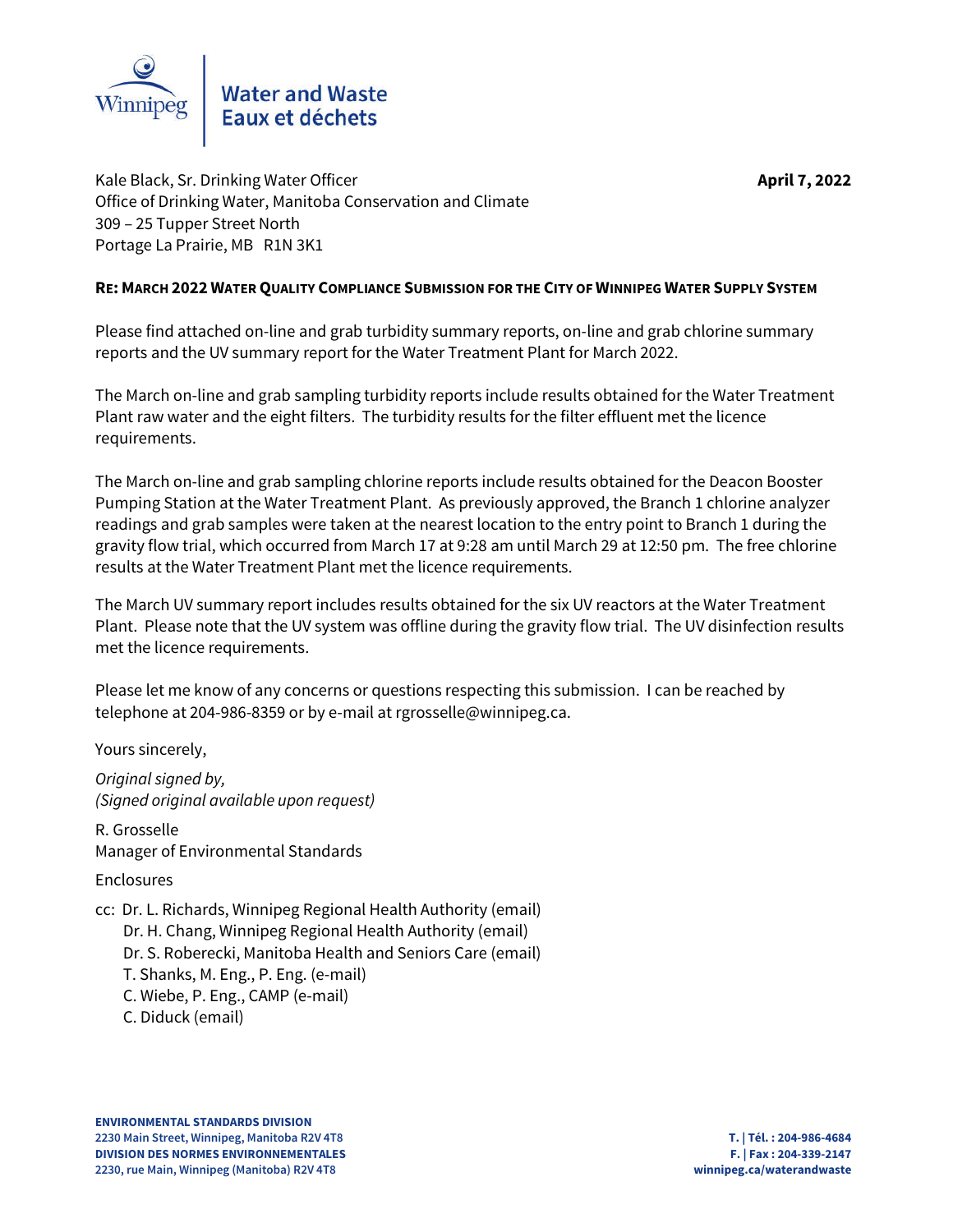

# **CITY OF WINNIPEG** WATER WATER WATER System Code: 252.00

## WATER AND WASTE DEPARTMENT **EXAMPLE 2021** Licence Number: **PWS-09-412-02**

WATER SERVICES

### WATER TREATMENT PLANT TURBIDITY ON-LINE MONITORING REPORT

|                                                                                                 | March 2022 Turbidity (NTU) |      |                   |      |                   |      |                  |      |                   |           |                   |      |                   |      |                   |      |                   |
|-------------------------------------------------------------------------------------------------|----------------------------|------|-------------------|------|-------------------|------|------------------|------|-------------------|-----------|-------------------|------|-------------------|------|-------------------|------|-------------------|
|                                                                                                 | Raw                        |      | Filter #1         |      | Filter #2         |      | Filter #3        |      | Filter #4         |           | Filter #5         |      | Filter #6         |      | Filter #7         |      | Filter #8         |
| Date                                                                                            | Avg                        | Avg  | Max               | Avg  | Max               | Avg  | Max              | Avg  | Max               | Avg       | Max               | Avg  | Max               | Avg  | Max               | Avg  | Max               |
| 1/03/2022                                                                                       | 0.54                       | 0.05 | 0.10              | 0.03 | 0.07              | 0.01 | 0.02             | 0.03 | 0.05              | 0.05      | 0.06              | 0.05 | 0.10              | 0.03 | 0.06              | 0.04 | 0.07              |
| 2/03/2022                                                                                       | 0.54                       | 0.06 | 0.08              | 0.02 | 0.07              | 0.00 | 0.01             | 0.02 | 0.05              | 0.03      | 0.08              | 0.09 | 0.11              | 0.03 | 0.06              | 0.05 | 0.08              |
| 3/03/2022                                                                                       | 0.53                       | 0.06 | 0.09              | 0.03 | 0.05              | 0.00 | 0.05             | 0.02 | 0.05              | 0.04      | 0.08              | 0.07 | 0.12              | 0.03 | 0.05              | 0.04 | 0.09              |
| 4/03/2022                                                                                       | 0.53                       | 0.04 | 0.09              | 0.03 | 0.07              | 0.00 | 0.02             | 0.02 | 0.04              | 0.04      | 0.06              | 0.06 | 0.13              | 0.03 | 0.06              | 0.04 | 0.09              |
| 5/03/2022                                                                                       | 0.52                       | 0.04 | 0.10              | 0.02 | 0.06              | 0.00 | 0.02             | 0.02 | 0.04              | 0.04      | 0.07              | 0.09 | 0.12              | 0.03 | 0.06              | 0.06 | 0.07              |
| 6/03/2022                                                                                       | 0.51                       | 0.06 | 0.08              | 0.02 | 0.06              | 0.00 | 0.01             | 0.02 | 0.05              | 0.03      | 0.07              | 0.11 | 0.15              | 0.02 | 0.04              | 0.05 | 0.09              |
| 7/03/2022                                                                                       | 0.51                       | 0.05 | 0.09              | 0.03 | 0.05              | 0.01 | 0.02             | 0.02 | 0.03              | 0.03      | 0.09              | 0.10 | 0.19              | 0.04 | 0.05              | 0.05 | 0.11              |
| 8/03/2022                                                                                       | 0.50                       | 0.06 | 0.11              | 0.04 | 0.11              | 0.01 | 0.05             | 0.04 | 0.07              | 0.05      | 0.08              | 0.11 | 0.17              | 0.03 | 0.09              | 0.06 | 0.09              |
| 9/03/2022                                                                                       | 0.53                       | 0.05 | 0.13              | 0.01 | 0.04              | 0.00 | 0.03             | 0.02 | 0.06              | 0.03      | 0.10              | 0.13 | 0.22              | 0.02 | 0.05              | 0.04 | 0.13              |
| 10/03/2022                                                                                      | 0.57                       | 0.05 | 0.09              | 0.02 | 0.15              | 0.03 | 0.06             | 0.02 | 0.10              | 0.04      | 0.11              | 0.08 | 0.14              | 0.02 | 0.06              | 0.03 | 0.08              |
| 11/03/2022                                                                                      | 0.57                       | 0.05 | 0.11              | 0.08 | 0.13              | 0.04 | 0.09             | 0.04 | 0.07              | 0.03      | 0.12              | 0.07 | 0.18              | 0.06 | 0.10              | 0.03 | 0.09              |
| 12/03/2022                                                                                      | 0.57                       | 0.04 | 0.11              | 0.07 | 0.15              | 0.04 | 0.11             | 0.05 | 0.10              | 0.07      | 0.12              | 0.04 | 0.07              | 0.05 | 0.13              | 0.05 | 0.07              |
| 13/03/2022                                                                                      | 0.56                       | 0.06 | 0.08              | 0.08 | 0.16              | 0.03 | 0.06             | 0.06 | 0.11              | 0.05      | 0.11              | 0.07 | 0.11              | 0.04 | 0.12              | 0.05 | 0.11              |
| 14/03/2022                                                                                      | 0.55                       | 0.06 | 0.16              | 0.06 | 0.13              | 0.07 | 0.14             | 0.05 | 0.11              | 0.05      | 0.11              | 0.05 | 0.13              | 0.05 | 0.10              | 0.04 | 0.10              |
| 15/03/2022                                                                                      | 0.85                       | 0.01 | 0.08              | 0.04 | 0.15              | 0.01 | 0.25             | 0.03 | 0.09              | 0.02      | 0.09              | 0.02 | 0.11              | 0.02 | 0.15              | 0.02 | 0.08              |
| 16/03/2022                                                                                      | 0.56                       | 0.05 | 0.11              | 0.05 | 0.11              | 0.05 | 0.08             | 0.03 | 0.10              | 0.03      | 0.13              | 0.05 | 0.13              | 0.04 | 0.10              | 0.03 | 0.09              |
| 17/03/2022                                                                                      | 0.58                       | 0.05 | 0.12              | 0.10 | 0.15              | 0.05 | 0.09             | 0.06 | 0.08              | 0.04      | 0.15              | 0.05 | 0.13              | 0.06 | 0.19              | 0.04 | 0.13              |
| 18/03/2022                                                                                      | 0.55                       | 0.07 | 0.17              | 0.11 | 0.21              | 0.07 | 0.16             | 0.08 | 0.15              | 0.07      | 0.11              | 0.06 | 0.10              | 0.06 | 0.15              | 0.06 | 0.12              |
| 19/03/2022                                                                                      | 0.55                       | 0.09 | 0.13              | 0.10 | 0.23              | 0.06 | 0.11             | 0.07 | 0.16              | 0.06      | 0.13              | 0.10 | 0.16              | 0.05 | 0.15              | 0.06 | 0.13              |
| 20/03/2022                                                                                      | 0.54                       | 0.07 | 0.18              | 0.07 | 0.14              | 0.07 | 0.18             | 0.05 | 0.13              | 0.06      | 0.13              | 0.08 | 0.16              | 0.06 | 0.12              | 0.05 | 0.13              |
| 21/03/2022                                                                                      | 0.53                       | 0.06 | 0.15              | 0.11 | 0.19              | 0.06 | 0.13             | 0.06 | 0.09              | 0.04      | 0.13              | 0.09 | 0.19              | 0.06 | 0.12              | 0.04 | 0.06              |
| 22/03/2022                                                                                      | 0.53                       | 0.05 | 0.11              | 0.07 | 0.19              | 0.04 | 0.10             | 0.05 | 0.12              | 0.05      | 0.11              | 0.08 | 0.17              | 0.05 | 0.13              | 0.05 | 0.12              |
| 23/03/2022                                                                                      | 0.53                       | 0.04 | 0.07              | 0.06 | 0.15              | 0.03 | 0.09             | 0.04 | 0.09              | 0.05      | 0.11              | 0.11 | 0.15              | 0.04 | 0.11              | 0.04 | 0.11              |
| 24/03/2022                                                                                      | 0.53                       | 0.05 | 0.11              | 0.07 | 0.09              | 0.04 | 0.07             | 0.03 | 0.09              | 0.04      | 0.10              | 0.10 | 0.17              | 0.04 | 0.07              | 0.04 | 0.10              |
| 25/03/2022                                                                                      | 0.53                       | 0.04 | 0.10              | 0.07 | 0.15              | 0.03 | 0.10             | 0.04 | 0.06              | 0.03      | 0.05              | 0.09 | 0.19              | 0.04 | 0.10              | 0.04 | 0.11              |
| 26/03/2022                                                                                      | 0.52                       | 0.05 | 0.10              | 0.07 | 0.14              | 0.04 | 0.14             | 0.05 | 0.10              | <b>OL</b> | <b>OL</b>         | 0.13 | 0.22              | 0.04 | 0.13              | 0.04 | 0.07              |
| 27/03/2022                                                                                      | 0.52                       | 0.05 | 0.11              | 0.07 | 0.13              | 0.04 | 0.11             | 0.05 | 0.09              | OL        | OL                | 0.14 | 0.24              | 0.05 | 0.12              | 0.05 | 0.11              |
| 28/03/2022                                                                                      | 0.53                       | 0.05 | 0.10              | 0.07 | 0.14              | 0.04 | 0.10             | 0.05 | 0.10              | <b>OL</b> | <b>OL</b>         | 0.08 | 0.21              | 0.05 | 0.12              | 0.05 | 0.11              |
| 29/03/2022                                                                                      | 0.54                       | 0.04 | 0.06              | 0.05 | 0.11              | 0.03 | 0.08             | 0.04 | 0.09              | OL        | OL                | 0.01 | 0.06              | 0.04 | 0.09              | 0.04 | 0.11              |
| 30/03/2022                                                                                      | 0.55                       | 0.04 | 0.07              | 0.06 | 0.11              | 0.03 | 0.05             | 0.03 | 0.07              | <b>OL</b> | <b>OL</b>         | 0.01 | 0.05              | 0.04 | 0.08              | 0.04 | 0.07              |
| 31/03/2022                                                                                      | 0.56                       | 0.04 | 0.07              | 0.06 | 0.10              | 0.04 | 0.07             | 0.04 | 0.07              | OL        | OL                | 0.01 | 0.04              | 0.04 | 0.06              | 0.04 | 0.08              |
| Total Number of Measurements Taken, A:<br>Turbidity Standard for Monitoring Location (NTU):     |                            |      | 11220<br>0.3      |      | 10739<br>0.3      |      | 9586<br>0.3      |      | 12098<br>0.3      |           | 10336<br>0.3      |      | 13212<br>0.3      |      | 12839<br>0.3      |      | 14620<br>0.3      |
| Number of Measurements Meeting Standard, B:<br>pliance with Turbidity Standard, C = B/A X 100%: |                            |      | 11220<br>100.000% |      | 10739<br>100.000% |      | 9586<br>100.000% |      | 12098<br>100.000% |           | 10336<br>100.000% |      | 13212<br>100.000% |      | 12839<br>100.000% |      | 14620<br>100.000% |

OL= Offline Compliance with

File Path: N:\Water Treatment Branch\Administration\Reports\Regulatory Submissions\Turbidity\2022\03-March

**Submitted By (Print):** M.Szmon **Signature:** Original signed by M.Szmon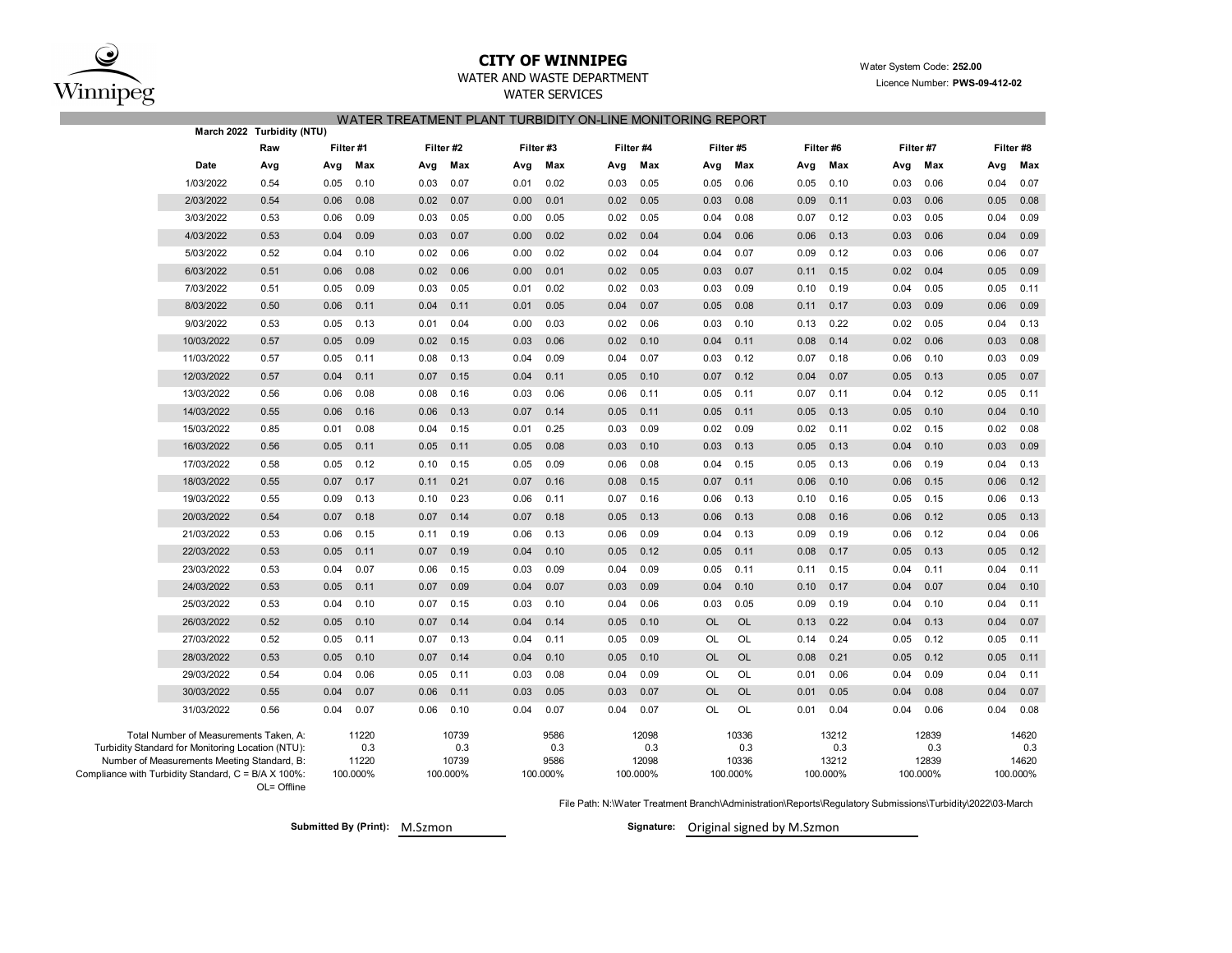

### CITY OF WINNIPEG WATER AND WASTE DEPARTMENT ENVIRONMENTAL STANDARDS DIVISION

| WATER TREATMENT PLANT TURBIDITY GRAB MONITORING REPORT   |              |                  |      |                 |      |                 |      |          |      |                        |      |          |      |                  |      |                 |      |          |
|----------------------------------------------------------|--------------|------------------|------|-----------------|------|-----------------|------|----------|------|------------------------|------|----------|------|------------------|------|-----------------|------|----------|
| Water System Code: 252.00                                |              |                  |      |                 |      |                 |      |          |      | <b>Turbidity (NTU)</b> |      |          |      |                  |      |                 |      |          |
| Licence No. PWS-09-412-02<br><b>Date</b>                 |              | <b>Raw Water</b> |      | <b>Filter 1</b> |      | <b>Filter 2</b> |      | Filter 3 |      | Filter 4               |      | Filter 5 |      | Filter 6         |      | <b>Filter 7</b> |      | Filter 8 |
|                                                          | Grab         |                  | Grab | Analyser        | Grab | Analyser        | Grab | Analyser | Grab | Analyser               | Grab | Analyser | Grab |                  | Grab | Analyser        | Grab | Analyser |
| 01-Mar-2022                                              | 0.49         | Analyser<br>0.53 | 0.07 | 0.07            | 0.11 | 0.06            | 0.12 | 0.03     | 0.08 | 0.04                   | 0.07 | 0.06     | 0.07 | Analyser<br>0.08 | 0.08 | 0.04            | 0.07 | 0.04     |
| 02-Mar-2022                                              | 0.49         | 0.53             | 0.08 | 0.08            | 0.08 | 0.03            | 0.09 | < 0.02   | 0.10 | 0.05                   | 0.08 | 0.06     | 0.08 | 0.09             | 0.07 | 0.03            | 0.09 | 0.06     |
| 03-Mar-2022                                              | 0.49         | 0.52             | 0.09 | 0.09            | 0.08 | 0.04            | 0.09 | < 0.02   | 0.07 | 0.02                   | 0.07 | 0.07     | 0.08 | 0.11             | 0.07 | 0.03            | 0.09 | 0.07     |
| 04-Mar-2022                                              | 0.49         | 0.52             | 0.11 | 0.09            | 0.10 | 0.05            | 0.09 | 0.02     | 0.08 | 0.03                   | 0.08 | 0.06     | 0.07 | 0.10             | 0.08 | 0.03            | 0.07 | 0.05     |
| 05-Mar-2022                                              | ns           | ns               | ns   | ns              | ns   | ns              | ns   | ns       | ns   | ns                     | ns   | ns       | ns   | ns               | ns   | ns              | ns   | ns       |
| 06-Mar-2022                                              | ns           | ns               | ns   | ns              | ns   | ns              | ns   | ns       | ns   | ns                     | ns   | ns       | ns   | ns               | ns   | ns              | ns   | ns       |
| 07-Mar-2022                                              | 0.50         | 0.50             | 0.09 | 0.08            | 0.08 | 0.04            | 0.10 | < 0.02   | 0.08 | 0.03                   | 0.07 | 0.05     | 0.13 | 0.19             | 0.08 | 0.03            | 0.07 | 0.05     |
| 08-Mar-2022                                              | 0.50         | 0.49             | 0.10 | 0.08            | 0.15 | 0.08            | 0.15 | 0.05     | 0.11 | 0.05                   | 0.10 | 0.06     | 0.10 | 0.17             | 0.11 | 0.06            | 0.09 | 0.08     |
| 09-Mar-2022                                              | 0.48         | 0.49             | 0.09 | 0.08            | 0.14 | < 0.02          | 0.09 | < 0.02   | 0.09 | 0.02                   | 0.13 | 0.10     | 0.10 | 0.20             | 0.08 | 0.03            | 0.10 | 0.09     |
| 10-Mar-2022                                              | 0.46         | 0.53             | 0.11 | 0.06            | 0.10 | < 0.02          | 0.11 | < 0.02   | 0.07 | < 0.02                 | 0.11 | 0.10     | 0.13 | 0.10             | 0.09 | < 0.02          | 0.09 | 0.05     |
| 11-Mar-2022                                              | 0.43         | 0.55             | 0.10 | 0.07            | 0.10 | 0.09            | 0.12 | 0.07     | 0.09 | 0.06                   | 0.08 | 0.06     | 0.13 | 0.08             | 0.09 | 0.06            | 0.08 | 0.04     |
| 12-Mar-2022                                              | ns           | ns               | ns   | ns              | ns   | ns              | ns   | ns       | ns   | ns                     | ns   | ns       | ns   | ns               | ns   | ns              | ns   | ns       |
| 13-Mar-2022                                              | 0.45         | 0.54             | 0.10 | 0.06            | 0.10 | 0.09            | 0.10 | 0.06     | 0.13 | 0.10                   | 0.14 | 0.11     | 0.11 | 0.08             | 0.09 | 0.07            | 0.12 | 0.08     |
| 14-Mar-2022                                              | 0.42         | 0.53             | 0.12 | 0.09            | 0.11 | 0.09            | 0.12 | 0.07     | 0.08 | 0.06                   | 0.08 | 0.05     | 0.11 | 0.07             | 0.09 | 0.05            | 0.09 | 0.05     |
| 15-Mar-2022                                              | ns           | ns               | ns   | ns              | ns   | ns              | ns   | ns       | ns   | ns                     | ns   | ns       | ns   | ns               | ns   | ns              | ns   | ns       |
| 16-Mar-2022                                              | 0.50         | 0.68             | 0.10 | 0.07            | 0.08 | 0.08            | 0.09 | 0.05     | 0.12 | 0.10                   | 0.10 | 0.07     | 0.09 | 0.07             | 0.07 | 0.04            | 0.10 | 0.06     |
| 17-Mar-2022                                              | 0.51         | 0.54             | 0.16 | 0.11            | 0.12 | 0.10            | 0.14 | 0.09     | 0.09 | 0.06                   | 0.09 | 0.06     | 0.08 | 0.06             | 0.10 | 0.06            | 0.08 | 0.04     |
| 18-Mar-2022                                              | 0.46         | 0.52             | 0.14 | 0.10            | 0.18 | 0.16            | 0.14 | 0.08     | 0.17 | 0.08                   | 0.13 | 0.13     | 0.12 | 0.10             | 0.18 | 0.12            | 0.12 | 0.08     |
| 19-Mar-2022                                              | ns           | ns               | ns   | ns              | ns   | ns              | ns   | ns       | ns   | ns                     | ns   | ns       | ns   | ns               | ns   | ns              | ns   | ns       |
| 20-Mar-2022                                              | ns           | ns               | ns   | ns              | ns   | ns              | ns   | ns       | ns   | ns                     | ns   | ns       | ns   | ns               | ns   | ns              | ns   | ns       |
| 21-Mar-2022                                              | 0.44         | 0.52             | 0.15 | 0.12            | 0.14 | 0.11            | 0.14 | 0.09     | 0.11 | 0.08                   | 0.10 | 0.07     | 0.10 | 0.10             | 0.13 | 0.08            | 0.10 | 0.05     |
| 22-Mar-2022                                              | 0.45         | 0.51             | 0.10 | 0.07            | 0.11 | 0.10            | 0.15 | 0.10     | 0.13 | 0.09                   | 0.10 | 0.07     | 0.10 | 0.11             | 0.11 | 0.07            | 0.10 | 0.05     |
| 23-Mar-2022                                              | 0.45         | 0.53             | 0.10 | 0.06            | 0.15 | 0.13            | 0.09 | 0.05     | 0.11 | 0.08                   | 0.11 | 0.09     | 0.10 | 0.12             | 0.08 | 0.04            | 0.11 | 0.07     |
| 24-Mar-2022                                              | 0.44         | 0.51             | 0.10 | 0.07            | 0.09 | 0.08            | 0.09 | 0.05     | 0.07 | 0.04                   | 0.09 | 0.07     | 0.12 | 0.16             | 0.08 | 0.04            | 0.12 | 0.08     |
| 25-Mar-2022                                              | 0.44         | 0.52             | 0.13 | 0.10            | 0.10 | 0.10            | 0.10 | 0.06     | 0.09 | 0.06                   | 0.09 | 0.06     | 0.08 | 0.13             | 0.11 | 0.07            | 0.08 | 0.04     |
| 26-Mar-2022                                              | ns           | ns               | ns   | ns              | ns   | ns              | ns   | ns       | ns   | ns                     | ns   | ns       | ns   | ns               | ns   | ns              | ns   | ns       |
| 27-Mar-2022                                              | ns           | ns               | ns   | ns              | ns   | ns              | ns   | ns       | ns   | ns                     | ns   | ns       | ns   | ns               | ns   | ns              | ns   | ns       |
| 28-Mar-2022                                              | 0.44         | 0.50             | 0.09 | 0.06            | 0.10 | 0.09            | 0.10 | 0.05     | 0.10 | 0.07                   | o/l  | o/l      | 0.10 | 0.18             | 0.09 | 0.04            | 0.08 | 0.05     |
| 29-Mar-2022                                              | 0.44         | 0.52             | 0.09 | 0.05            | 0.09 | 0.08            | 0.08 | 0.05     | 0.12 | 0.08                   | o/l  | o/l      | 0.09 | 0.02             | 0.08 | 0.04            | 0.09 | 0.05     |
| 30-Mar-2022                                              | 0.44<br>0.45 | 0.52             | 0.08 | 0.05            | 0.07 | 0.07            | 0.08 | 0.04     | 0.10 | 0.07                   | o/l  | o/l      | 0.09 | 0.02             | 0.07 | 0.04            | 0.10 | 0.06     |
| 31-Mar-2022                                              | 0.54         | 0.08             | 0.06 | 0.08            | 0.07 | 0.08            | 0.04 | 0.06     | 0.04 | o/l                    | o/l  | 0.08     | 0.02 | 0.08             | 0.04 | 0.07            | 0.03 |          |
| Total number of measurements taken, A:                   |              | 23               |      | 23              |      | 23              |      | 23       |      | 19                     |      | 23       |      | 23               |      | 23              |      |          |
| <b>Turbidity Standard for Monitoring Location (NTU):</b> |              | 0.30             |      | 0.30            |      | 0.30            |      | 0.30     |      | 0.30                   |      | 0.30     |      | 0.30             |      | 0.30            |      |          |
| Number of measurements meeting standard, B:              |              | 23               |      | 23              |      | 23              |      | 23       |      | 19                     |      | 23       |      | 23               |      | 23              |      |          |
| Compliance with Turbidity Standard, C= B/A X 100%:       |              | 100%             |      | 100%            |      | 100%            |      | 100%     |      | 100%                   |      | 100%     |      | 100%             |      | 100%            |      |          |

na: not analyzed nr: no result ns: no sample o/l: offline im: instrument maintenance

**Comments:**

Filter 5 was taken offline for maintenance on March 25 at 6:36 pm

**Report Date:**

4-Apr-2022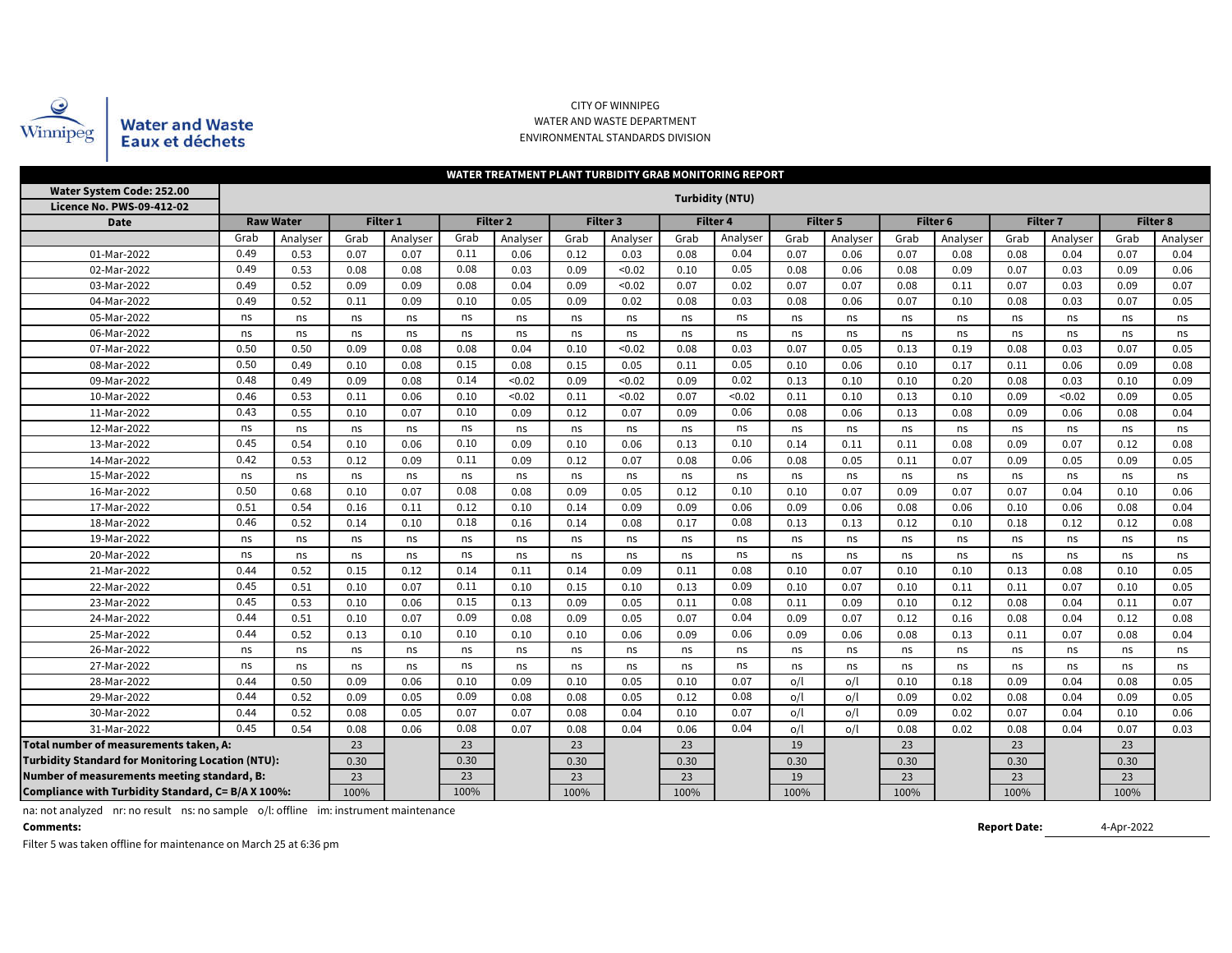

**City Of Winnipeg**

Water and Waste Department Water Services

WATER TREATMENT PLANT FREE CHLORINE ON-LINE MONITORING REPORT

Deacon Booster Pumping Station

| Water System Code:     |
|------------------------|
| Licence Number:        |
| <b>Report Created:</b> |

Water System Code: **252.00** Licence Number: **PWS-09-412-02**

Report Created: 01 April 2022 Report Period: March 2022

|                                             |         | [mg/L] | <b>BRANCH1</b> |         |         | <b>BRANCH2</b><br>[mg/L] |  |  |  |  |
|---------------------------------------------|---------|--------|----------------|---------|---------|--------------------------|--|--|--|--|
| Date                                        | Average |        | Minimum        |         | Average | Minimum                  |  |  |  |  |
| 01/03/2022                                  | 1.02    |        | 0.98           |         | 1.11    | 1.06                     |  |  |  |  |
| 02/03/2022                                  | 1.01    |        | 0.95           |         | 1.11    | 1.04                     |  |  |  |  |
| 03/03/2022                                  | 0.97    |        | 0.94           |         | 1.07    | 1.03                     |  |  |  |  |
| 04/03/2022                                  | 0.96    |        | 0.92           |         | 1.08    | 1.00                     |  |  |  |  |
| 05/03/2022                                  | 0.97    |        | 0.95           |         | 1.08    | 1.04                     |  |  |  |  |
| 06/03/2022                                  | 1.04    |        | 0.96           |         | 1.13    | 1.05                     |  |  |  |  |
| 07/03/2022                                  | 1.10    |        | 1.00           |         | 1.16    | 1.12                     |  |  |  |  |
| 08/03/2022                                  | 1.30    |        | 1.14           |         | 1.05    | 0.95                     |  |  |  |  |
| 09/03/2022                                  | 1.21    |        | 1.15           |         | 1.00    | 0.93                     |  |  |  |  |
| 10/03/2022                                  | 1.26    |        | 1.19           |         | 1.07    | 1.02                     |  |  |  |  |
| 11/03/2022                                  | 1.27    |        | 1.16           |         | 1.03    | 0.91                     |  |  |  |  |
| 12/03/2022                                  | 1.33    |        | 1.24           |         | 1.20    | 0.96                     |  |  |  |  |
| 13/03/2022                                  | 1.31    |        | 1.22           |         | 1.39    | 1.22                     |  |  |  |  |
| 14/03/2022                                  | 1.26    |        | 1.17           |         | 1.27    | 1.19                     |  |  |  |  |
| 15/03/2022                                  | 1.39    |        | 1.21           |         | 1.36    | 1.14                     |  |  |  |  |
| 16/03/2022                                  | 1.20    |        | 1.02           |         | 1.22    | 0.98                     |  |  |  |  |
| 17/03/2022                                  | 1.29    |        | 1.07           |         | 1.34    | 0.92                     |  |  |  |  |
| 18/03/2022                                  | 1.34    |        | 1.28           | *       | 1.31    | 1.25                     |  |  |  |  |
| 19/03/2022                                  | 1.35    |        | 1.26           | *       | 1.34    | 1.26                     |  |  |  |  |
| 20/03/2022                                  | 1.39    |        | 1.28           | *       | 1.41    | 1.30                     |  |  |  |  |
| 21/03/2022                                  | 1.49    |        | 1.36           | $\star$ | 1.50    | 1.41                     |  |  |  |  |
| 22/03/2022                                  | 1.49    | *      | 1.33           | *       | 1.53    | 1.43                     |  |  |  |  |
| 23/03/2022                                  | 1.39    |        | 1.31           | *       | 1.40    | 1.31                     |  |  |  |  |
| 24/03/2022                                  | 1.38    |        | 1.07           | *       | 1.33    | 1.12                     |  |  |  |  |
| 25/03/2022                                  | 1.13    |        | 0.96           | *       | 1.15    | 1.03                     |  |  |  |  |
| 26/03/2022                                  | 1.21    |        | 1.13           | *       | 1.20    | 1.13                     |  |  |  |  |
| 27/03/2022                                  | 1.16    |        | 1.08           | *       | 1.15    | 1.10                     |  |  |  |  |
| 28/03/2022                                  | 1.15    |        | 1.07           | *       | 1.15    | 1.11                     |  |  |  |  |
| 29/03/2022                                  | 1.19    |        | 0.72           | *       | 1.22    | 0.72                     |  |  |  |  |
| 30/03/2022                                  | 1.31    |        | 1.24           |         | 1.31    | 1.24                     |  |  |  |  |
| 31/03/2022                                  | 1.28    |        | 1.21           |         | 1.29    | 1.25                     |  |  |  |  |
|                                             |         |        |                |         |         |                          |  |  |  |  |
| Total Number of Measurements, A:            |         |        | 21572          |         |         | 21570                    |  |  |  |  |
| Minimum Free Chlorine Standard:             |         |        | 0.5            |         |         | 0.5                      |  |  |  |  |
| Number of Measurements Meeting Standard, B: |         |        | 21572          |         |         | 21570                    |  |  |  |  |
| COMPLIANCE, C = B/A X 100%:                 |         |        | 100.00         |         | 100.00  |                          |  |  |  |  |

File Path: N:\Water Treatment Branch\Administration\Reports\Regulatory Submissions\Chlorine\2022\03-March

 \* Branch 1 samples are taken at the nearest location to the entry point to Branch 1 while Deacon Booster Pumping Station and UV System were offline for the Gravity Flow Trial testing

Submitted By (Print): M.Szmon

Signature: Original signed by M.Szmon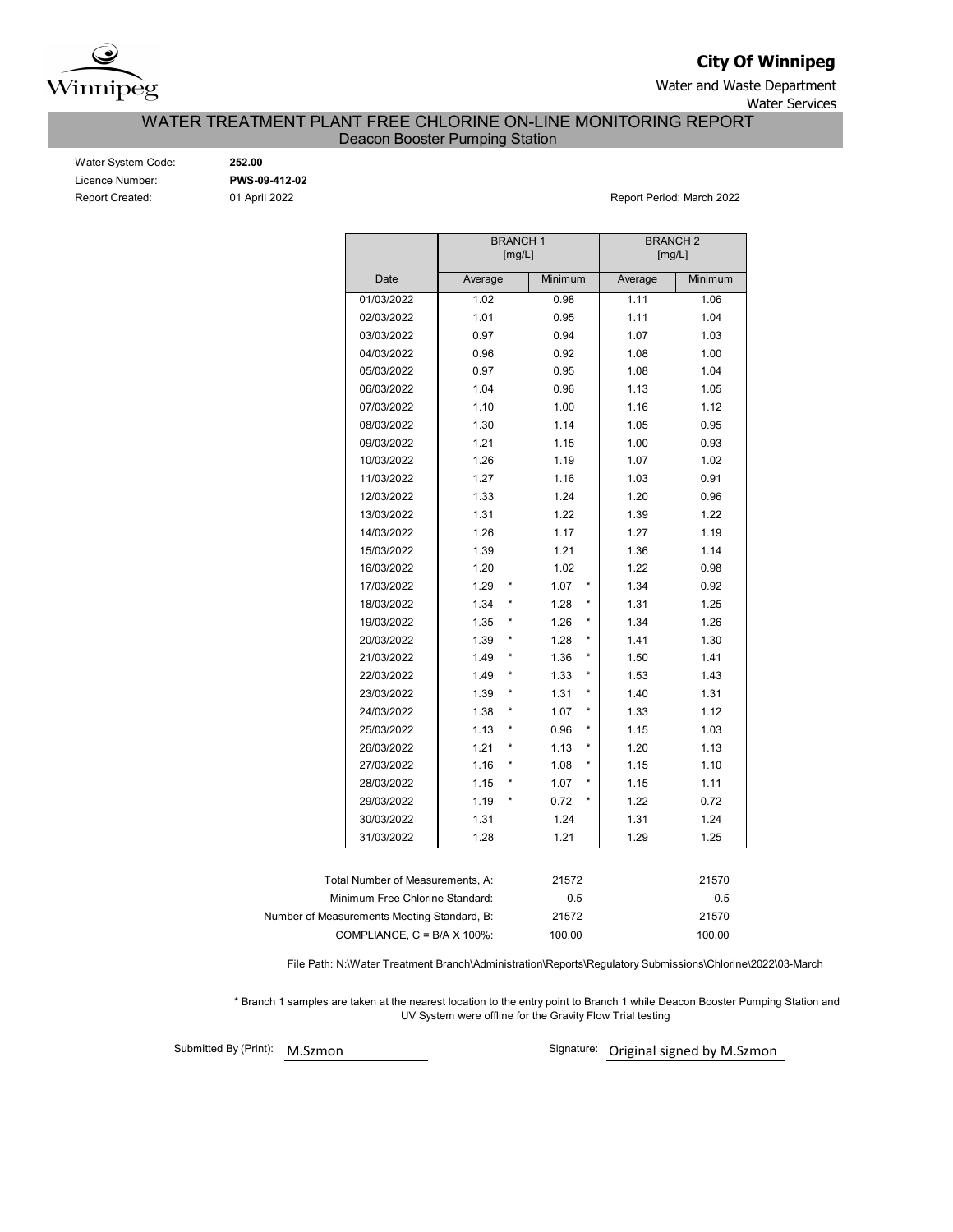

## CITY OF WINNIPEG WATER AND WASTE DEPARTMENT ENVIRONMENTAL STANDARDS DIVISION

| WATER TREATMENT PLANT CHLORINE GRAB MONITORING REPORT         |                      |                                                |                                 |                                                |                      |                                 |  |  |  |  |  |  |
|---------------------------------------------------------------|----------------------|------------------------------------------------|---------------------------------|------------------------------------------------|----------------------|---------------------------------|--|--|--|--|--|--|
| Water System Code: 252.00<br><b>Licence No. PWS-09-412-02</b> |                      | <b>Deacon Booster Pumping Station Branch 1</b> |                                 | <b>Deacon Booster Pumping Station Branch 2</b> |                      |                                 |  |  |  |  |  |  |
| <b>Date</b>                                                   | Free Chlorine (mg/L) |                                                | <b>Total Chlorine</b><br>(mg/L) |                                                | Free Chlorine (mg/L) | <b>Total Chlorine</b><br>(mg/L) |  |  |  |  |  |  |
|                                                               | Analyser             | Grab                                           | Grab                            | Analyser                                       | Grab                 | Grab                            |  |  |  |  |  |  |
| 01-Mar-2022                                                   | 1.01                 | 0.98                                           | 1.17                            | 1.11                                           | 1.12                 | 1.35                            |  |  |  |  |  |  |
| 02-Mar-2022                                                   | 1.02                 | 1.02                                           | 1.25                            | 1.13                                           | 1.15                 | 1.37                            |  |  |  |  |  |  |
| 03-Mar-2022                                                   | 0.97                 | 0.98                                           | 1.17                            | 1.07                                           | 1.10                 | 1.31                            |  |  |  |  |  |  |
| 04-Mar-2022                                                   | 0.98                 | 0.96                                           | 1.17                            | 1.09                                           | 1.12                 | 1.34                            |  |  |  |  |  |  |
| 05-Mar-2022                                                   | ns                   | ns                                             | ns                              | ns                                             | ns                   | ns                              |  |  |  |  |  |  |
| 06-Mar-2022                                                   | ns                   | ns                                             | ns                              | ns                                             | ns                   | ns                              |  |  |  |  |  |  |
| 07-Mar-2022                                                   | 1.04                 | 0.98                                           | 1.22                            | 1.18                                           | 1.16                 | 1.39                            |  |  |  |  |  |  |
| 08-Mar-2022                                                   | 1.28                 | 1.29                                           | 1.54                            | 1.17                                           | 1.20                 | 1.41                            |  |  |  |  |  |  |
| 09-Mar-2022                                                   | 1.19                 | 1.21                                           | 1.44                            | 1.04                                           | 1.07                 | 1.27                            |  |  |  |  |  |  |
| 10-Mar-2022                                                   | 1.25                 | 1.27                                           | 1.50                            | 1.05                                           | 1.07                 | 1.25                            |  |  |  |  |  |  |
| 11-Mar-2022                                                   | 1.27                 | 1.26                                           | 1.55                            | 1.02                                           | 1.07                 | 1.28                            |  |  |  |  |  |  |
| 12-Mar-2022                                                   | ns                   | ns                                             | ns                              | ns                                             | ns                   | ns                              |  |  |  |  |  |  |
| 13-Mar-2022                                                   | 1.33                 | 1.37                                           | 1.61                            | 1.56                                           | 1.46                 | 1.67                            |  |  |  |  |  |  |
| 14-Mar-2022                                                   | 1.22                 | 1.24                                           | 1.48                            | 1.23                                           | 1.29                 | 1.53                            |  |  |  |  |  |  |
| 15-Mar-2022                                                   | ns                   | ns                                             | ns                              | ns                                             | ns                   | ns                              |  |  |  |  |  |  |
| 16-Mar-2022                                                   | 1.12                 | 1.12                                           | 1.39                            | 1.32                                           | 1.21                 | 1.43                            |  |  |  |  |  |  |
| 17-Mar-2022                                                   | 1.28                 | 1.28                                           | 1.51                            | 1.37                                           | 1.38                 | 1.59                            |  |  |  |  |  |  |
| 18-Mar-2022                                                   | 1.31                 | 1.31                                           | 1.58                            | 1.29                                           | 1.32                 | 1.57                            |  |  |  |  |  |  |
| 19-Mar-2022                                                   | ns                   | ns                                             | ns                              | ns                                             | ns                   | ns                              |  |  |  |  |  |  |
| 20-Mar-2022                                                   | ns                   | ns                                             | ns                              | ns                                             | ns                   | ns                              |  |  |  |  |  |  |
| 21-Mar-2022                                                   | 1.39                 | 1.52                                           | 1.77                            | 1.43                                           | 1.59                 | 1.79                            |  |  |  |  |  |  |
| 22-Mar-2022                                                   | 1.54                 | 1.50                                           | 1.77                            | 1.53                                           | 1.53                 | 1.75                            |  |  |  |  |  |  |
| 23-Mar-2022                                                   | 1.40                 | 1.38                                           | 1.66                            | 1.48                                           | 1.41                 | 1.66                            |  |  |  |  |  |  |
| 24-Mar-2022                                                   | 1.44                 | 1.39                                           | 1.63                            | 1.38                                           | 1.43                 | 1.69                            |  |  |  |  |  |  |
| 25-Mar-2022                                                   | 1.08                 | 1.09                                           | 1.34                            | 1.10                                           | 1.14                 | 1.36                            |  |  |  |  |  |  |
| 26-Mar-2022                                                   | ns                   | ns                                             | ns                              | ns                                             | ns                   | ns                              |  |  |  |  |  |  |
| 27-Mar-2022                                                   | ns                   | ns                                             | ns                              | ns                                             | ns                   | ns                              |  |  |  |  |  |  |
| 28-Mar-2022                                                   | 1.09                 | 1.10                                           | 1.38                            | 1.12                                           | 1.18                 | 1.47                            |  |  |  |  |  |  |
| 29-Mar-2022                                                   | 1.08                 | 1.13                                           | 1.40                            | 1.11                                           | 1.18                 | 1.45                            |  |  |  |  |  |  |
| 30-Mar-2022                                                   | 1.34                 | 1.26                                           | 1.52                            | 1.34                                           | 1.35                 | 1.53                            |  |  |  |  |  |  |
| 31-Mar-2022                                                   | 1.30                 | 1.32                                           | 1.56                            | 1.32                                           | 1.33                 | 1.57                            |  |  |  |  |  |  |
| Total number of measurements taken, A:                        |                      | 23                                             |                                 |                                                | 23                   |                                 |  |  |  |  |  |  |
| Chlorine Standard for Monitoring Location (mg/L):             |                      | 0.50                                           |                                 |                                                | 0.50                 |                                 |  |  |  |  |  |  |
| Number of measurements meeting standard, B:                   |                      | 23                                             |                                 |                                                | 23                   |                                 |  |  |  |  |  |  |
| Compliance with Chlorine Standard, C= B/A X 100%:             |                      | 100%                                           |                                 |                                                | 100%                 |                                 |  |  |  |  |  |  |

na: not analyzed nr: no result ns: no sample o/l: offline im: instrument maintenance

#### **Comments:**

\* Branch 1 samples were taken at the nearest location to the entry point to Branch 1 March 17-29 during the gravity flow trial

**Report Date:**

<sup>4-</sup>Apr-2022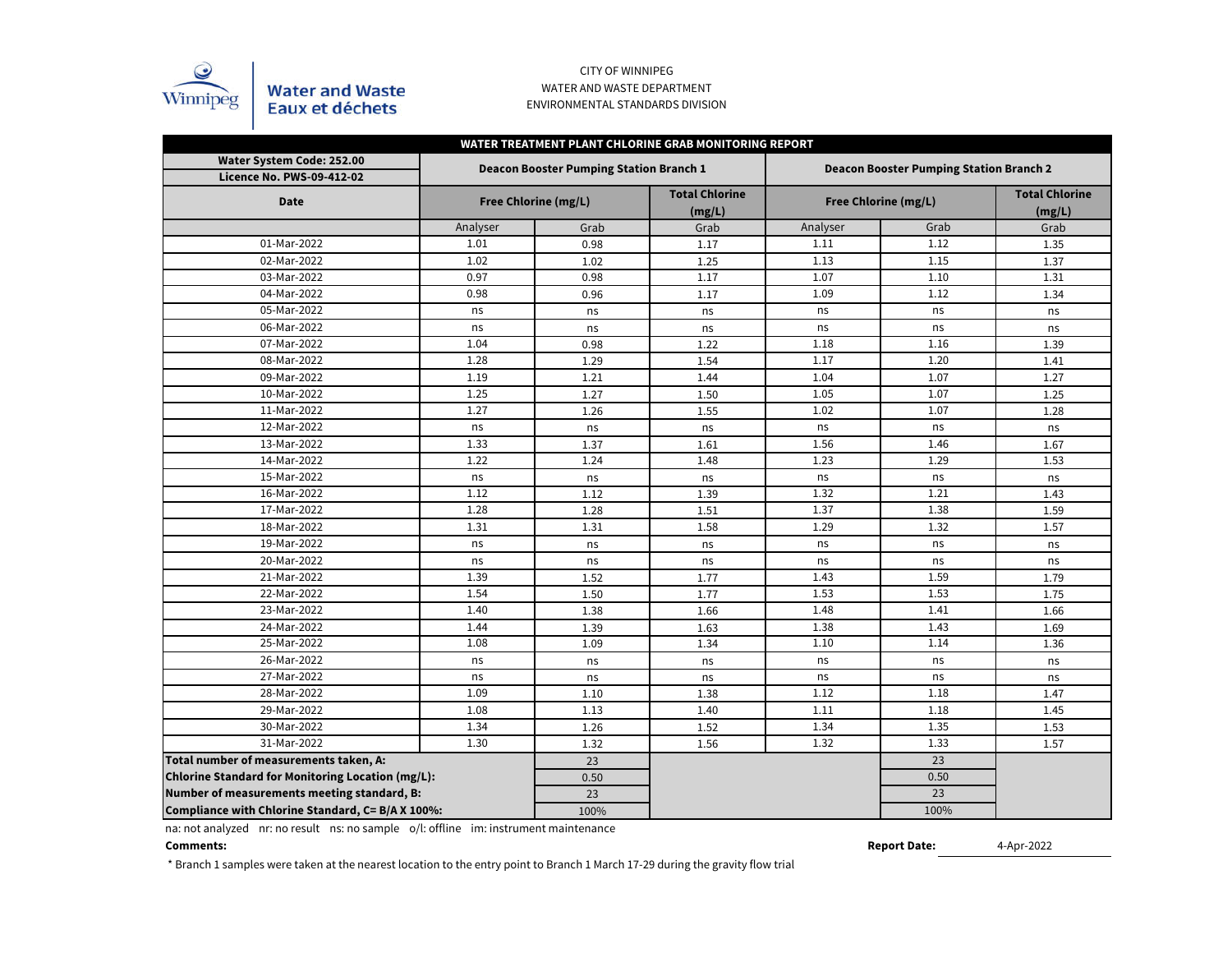

# **CITY OF WINNIPEG**

WATER TREATMENT PLANT UV REPORT WATER AND WASTE DEPARTMENT Water System Code: **252.00** WATER SERVICES **EXAMPLE SERVICES Licence Number: PWS-09-412-02** 

Report Period: **March 2022** Report Created: **Friday, April 01, 2022**

|             | <b>UVR-D100A</b> |                   |        |        | <b>UVR-D200A</b> |                   |        |        | <b>UVR-D300A</b> |                   |        |        | <b>UVR-D400A</b>  |       |        | <b>UVR-D500A</b> |           |                   |        | UVR-D600A |                  |                   |        | Total  |                   |       |         | % Volume |                   |
|-------------|------------------|-------------------|--------|--------|------------------|-------------------|--------|--------|------------------|-------------------|--------|--------|-------------------|-------|--------|------------------|-----------|-------------------|--------|-----------|------------------|-------------------|--------|--------|-------------------|-------|---------|----------|-------------------|
| Date        |                  | Water Volume [ML] |        |        |                  | Water Volume [ML] |        |        |                  | Water Volume [ML] |        |        | Water Volume [ML] |       |        |                  |           | Water Volume [ML] |        |           |                  | Water Volume [ML] |        |        | Water Volume [ML] |       |         |          | <b>Treated To</b> |
|             | Untreated        | Below             | To     | Total  | ntreated         | <b>Below</b>      | To     | Total  | <b>Jntreated</b> | Below             | To     | Total  | <b>Intreated</b>  | Below | To     | Total            | Untreated | Below             | To     | Total     | <b>Jntreated</b> | Below             | To     | Total  | Untreated         | Below | To      | Total    | Dose              |
| 01/03/202   | 0.00             | 0.00              | 0.00   | 0.00   | 0.00             | 0.00              | 0.00   | 0.0    | 0.00             | 1.90              | 66.53  | 68.4   | 0.00              | 0.00  | 0.00   | 0.00             | 0.00      | 0.00              | 41.91  | 41.9      | 0.00             | 1.89              | 67.42  | 69.30  | 0.00              | 3.79  | 175.85  | 179.64   | 97.89             |
| 02/03/202   | 0.00             | 0.00              | 0.00   | 0.00   | 0.00             | 0.00              | 0.00   | 0.00   | 0.00             | 1.77              | 65.04  | 66.8   | 0.00              | 0.00  | 0.00   | 0.00             | 0.00      | 0.00              | 41.07  | 41.07     | 0.00             | 1.98              | 65.93  | 67.9   | 0.00              | 3.74  | 172.03  | 175.78   | 97.87             |
| 03/03/202   | 0.00             | 0.00              | 0.00   | 0.00   | 0.00             | 0.00              | 0.00   | 0.00   | 0.00             | 2.27              | 67.23  | 69.5   | 0.00              | 0.00  | 0.00   | 0.00             | 0.00      | 0.00              | 41.75  | 41.7      | 0.00             | 1.86              | 68.66  | 70.5'  | 0.00              | 4.13  | 177.64  | 181.77   | 97.73             |
| 04/03/202   | 0.00             | 0.00              | 0.00   | 0.00   | 0.00             | 0.00              | 0.00   | 0.00   | 0.00             | 2.28              | 67.35  | 69.6   | 0.00              | 0.00  | 0.00   | 0.00             | 0.00      | 0.00              | 41.98  | 41.98     | 0.00             | 2.10              | 68.14  | 70.24  | 0.00              | 4.38  | 177.47  | 181.85   | 97.59             |
| 05/03/202   | 0.00             | 0.00              | 0.00   | 0.00   | 0.00             | 0.00              | 0.00   | 0.00   | 0.00             | 2.08              | 67.42  | 69.5   | 0.00              | 0.00  | 0.00   | 0.00             | 0.00      | 0.00              | 42.68  | 42.68     | 0.00             | 1.94              | 67.84  | 69.78  | 0.00              | 4.01  | 177.94  | 181.95   | 97.79             |
| 06/03/202   | 0.00             | 0.00              | 0.00   | 0.00   | 0.00             | 0.00              | 0.00   | 0.00   | 0.00             | 2.49              | 66.07  | 68.5   | 0.00              | 0.00  | 0.00   | 0.00             | 0.00      | 0.00              | 43.04  | 43.04     | 0.00             | 1.95              | 68.51  | 70.46  | 0.00              | 4.44  | 177.61  | 182.05   | 97.56             |
| 07/03/202   | 0.00             | 0.00              | 0.00   | 0.01   | 0.00             | 0.06              | 0.47   | 0.53   | 0.15             | 1.96              | 48.62  | 50.74  | 0.00              | 0.00  | 15.74  | 15.74            | 0.00      | 0.00              | 43.48  | 43.48     | 0.00             | 2.14              | 69.29  | 71.42  | 0.16              | 4.16  | 177.61  | 181.93   | 97.62             |
| 08/03/202   | 0.00             | 0.00              | 40.92  | 40.92  | 0.00             | 0.00              | 12.68  | 12.68  | 0.00             | 0.97              | 28.78  | 29.7   | 0.00              | 0.00  | 27.94  | 27.9             | 0.00      | 0.00              | 11.60  | 11.60     | 0.00             | 2.01              | 60.57  | 62.57  | 0.00              | 2.97  | 182.48  | 185.46   | 98.40             |
| 09/03/202   | 0.00             | 0.05              | 74.91  | 74.96  | 0.00             | 0.00              | 0.00   | 0.00   | 0.00             | 1.50              | 51.09  | 52.5   | 0.00              | 0.00  | 0.00   | 0.00             | 0.00      | 0.00              | 0.00   | 0.00      | 0.00             | 1.89              | 61.45  | 63.34  | 0.00              | 3.45  | 187.45  | 190.89   | 98.20             |
| 10/03/202   | 0.00             | 0.21              | 75.03  | 75.24  | 0.00             | 0.00              | 0.00   | 0.00   | 0.00             | 2.24              | 50.63  | 52.86  | 0.00              | 0.00  | 0.00   | 0.00             | 0.00      | 0.00              | 0.00   | 0.00      | 0.00             | 1.82              | 62.07  | 63.89  | 0.00              | 4.27  | 187.72  | 191.99   | 97.78             |
| 11/03/202   | 0.00             | 0.56              | 73.59  | 74.15  | 0.00             | 0.00              | 0.00   | 0.00   | 0.00             | 2.33              | 49.80  | 52.1   | 0.00              | 0.00  | 0.00   | 0.00             | 0.00      | 0.00              | 0.00   | 0.00      | 0.00             | 2.06              | 60.86  | 62.92  | 0.00              | 4.95  | 184.25  | 189.20   | 97.38             |
| 12/03/202   | 0.00             | 0.21              | 71.95  | 72.15  | 0.00             | 0.00              | 6.63   | 6.63   | 0.00             | 15.57             | 4.82   | 20.39  | 0.00              | 0.00  | 35.16  | 35.1             | 0.00      | 0.00              | 0.00   | 0.00      | 0.00             | 1.94              | 53.83  | 55.77  | 0.00              | 17.72 | 172.38  | 190.10   | 90.68             |
| 13/03/202   | 0.00             | 0.03              | 48.50  | 48.53  | 0.00             | 0.00              | 68.65  | 68.65  | 0.00             | 0.00              | 0.00   | 0.00   | 0.00              | 0.00  | 76.49  | 76.49            | 0.00      | 0.00              | 0.00   | 0.00      | 0.00             | 0.00              | 0.00   | 0.00   | 0.00              | 0.03  | 193.64  | 193.67   | 99.98             |
| 14/03/202   | 0.00             | 0.30              | 48.28  | 48.59  | 0.00             | 0.00              | 68.80  | 68.80  | 0.00             | 0.00              | 0.00   | 0.00   | 0.00              | 0.00  | 76.60  | 76.60            | 0.00      | 0.00              | 0.00   | 0.00      | 0.00             | 0.00              | 0.00   | 0.00   | 0.00              | 0.30  | 193.68  | 193.99   | 99.84             |
| 15/03/202   | 0.00             | 0.00              | 22.39  | 22.39  | 0.00             | 0.04              | 26.98  | 27.02  | 0.00             | 0.00              | 0.00   | 0.01   | 0.14              | 0.14  | 8.43   | 8.7              | 0.00      | 0.00              | 0.00   | 0.00      | 0.00             | 0.72              | 21.29  | 22.0   | 0.14              | 0.90  | 79.09   | 80.13    | 98.70             |
| 16/03/202   | 0.00             | 0.61              | 54.43  | 55.04  | 0.00             | 0.05              | 30.08  | 30.13  | 0.00             | 0.08              | 22.63  | 22.7   | 0.00              | 0.00  | 0.00   | 0.00             | 0.00      | 0.00              | 33.23  | 33.23     | 0.00             | 0.95              | 24.75  | 25.7   | 0.00              | 1.68  | 165.12  | 166.80   | 98.99             |
| 17/03/202   | 0.00             | 0.39              | 30.91  | 31.29  | 0.00             | 0.00              | 0.00   | 0.00   | 0.00             | 0.04              | 22.69  | 22.73  | 0.00              | 0.00  | 0.00   | 0.00             | 0.00      | 0.00              | 27.45  | 27.45     | 0.00             | 0.00              | 0.00   | 0.00   | 0.00              | 0.43  | 81.05   | 81.48    | 99.48             |
| 18/03/202   | 0.00             | 0.00              | 0.00   | 0.00   | 0.00             | 0.00              | 0.00   | 0.00   | 0.00             | 0.00              | 0.00   | 0.0    | 0.00              | 0.00  | 0.00   | 0.00             | 0.00      | 0.00              | 0.00   | 0.00      | 0.00             | 0.00              | 0.00   | 0.00   | 0.00              | 0.00  | 0.00    | 0.00     | OL                |
| 19/03/202   | 0.00             | 0.00              | 0.00   | 0.00   | 0.00             | 0.00              | 0.00   | 0.00   | 0.00             | 0.00              | 0.00   | 0.00   | 0.00              | 0.00  | 0.00   | 0.00             | 0.00      | 0.00              | 0.00   | 0.00      | 0.00             | 0.00              | 0.00   | 0.00   | 0.00              | 0.00  | 0.00    | 0.00     | OL                |
| 20/03/202   | 0.00             | 0.00              | 0.00   | 0.00   | 0.00             | 0.00              | 0.00   | 0.00   | 0.00             | 0.00              | 0.00   | 0.00   | 0.00              | 0.00  | 0.00   | 0.00             | 0.00      | 0.00              | 0.00   | 0.00      | 0.00             | 0.00              | 0.00   | 0.00   | 0.00              | 0.00  | 0.00    | 0.00     | OL                |
| 21/03/202   | 0.00             | 0.00              | 0.00   | 0.00   | 0.00             | 0.00              | 0.00   | 0.01   | 0.00             | 0.00              | 0.00   | 0.0    | 0.00              | 0.00  | 0.00   | 0.00             | 0.00      | 0.00              | 0.00   | 0.00      | 0.00             | 0.00              | 0.00   | 0.00   | 0.00              | 0.00  | 0.00    | 0.00     | OL                |
| 22/03/202   | 0.00             | 0.00              | 0.00   | 0.00   | 0.00             | 0.00              | 0.00   | 0.00   | 0.00             | 0.00              | 0.00   | 0.00   | 0.00              | 0.00  | 0.00   | 0.00             | 0.00      | 0.00              | 0.00   | 0.00      | 0.00             | 0.00              | 0.00   | 0.00   | 0.00              | 0.00  | 0.00    | 0.00     | OL                |
| 23/03/202   | 0.00             | 0.00              | 0.00   | 0.00   | 0.00             | 0.00              | 0.00   | 0.00   | 0.00             | 0.00              | 0.00   | 0.00   | 0.00              | 0.00  | 0.00   | 0.00             | 0.00      | 0.00              | 0.00   | 0.00      | 0.00             | 0.00              | 0.00   | 0.00   | 0.00              | 0.00  | 0.00    | 0.00     | OL                |
| 24/03/202   | 0.00             | 0.00              | 0.00   | 0.00   | 0.00             | 0.00              | 0.00   | 0.00   | 0.00             | 0.00              | 0.00   | 0.00   | 0.00              | 0.00  | 0.00   | 0.00             | 0.00      | 0.00              | 0.00   | 0.00      | 0.00             | 0.00              | 0.00   | 0.00   | 0.00              | 0.00  | 0.00    | 0.00     | <b>OL</b>         |
| 25/03/202   | 0.00             | 0.00              | 0.00   | 0.00   | 0.00             | 0.00              | 0.00   | 0.00   | 0.00             | 0.00              | 0.00   | 0.00   | 0.00              | 0.00  | 0.00   | 0.00             | 0.00      | 0.00              | 0.00   | 0.00      | 0.00             | 0.00              | 0.00   | 0.00   | 0.00              | 0.00  | 0.00    | 0.00     | OL                |
| 26/03/202   | 0.00             | 0.00              | 0.00   | 0.00   | 0.00             | 0.00              | 0.00   | 0.00   | 0.00             | 0.00              | 0.00   | 0.00   | 0.00              | 0.00  | 0.00   | 0.00             | 0.00      | 0.00              | 0.00   | 0.00      | 0.00             | 0.00              | 0.00   | 0.00   | 0.00              | 0.00  | 0.00    | 0.00     | OL                |
| 27/03/202   | 0.00             | 0.00              | 0.00   | 0.00   | 0.00             | 0.00              | 0.00   | 0.00   | 0.00             | 0.00              | 0.00   | 0.0    | 0.00              | 0.00  | 0.00   | 0.00             | 0.00      | 0.00              | 0.00   | 0.00      | 0.00             | 0.00              | 0.00   | 0.00   | 0.00              | 0.00  | 0.00    | 0.00     | OL                |
| 28/03/202   | 0.00             | 0.00              | 0.00   | 0.00   | 0.00             | 0.00              | 0.00   | 0.00   | 0.00             | 0.00              | 0.00   | 0.00   | 0.00              | 0.00  | 0.00   | 0.00             | 0.00      | 0.00              | 0.00   | 0.00      | 0.00             | 0.00              | 0.00   | 0.00   | 0.00              | 0.00  | 0.00    | 0.00     | OL                |
| 29/03/202   | 0.00             | 0.56              | 2.41   | 2.97   | 0.00             | 0.00              | 6.32   | 6.32   | 0.00             | 0.00              | 26.99  | 26.9   | 0.00              | 0.00  | 24.72  | 24.72            | 0.00      | 0.00              | 37.84  | 37.84     | 0.00             | 0.00              | 0.00   | 0.00   | 0.00              | 0.56  | 98.29   | 98.85    | 99.43             |
| 30/03/202   | 0.01             | 0.01              | 0.15   | 0.16   | 0.00             | 0.00              | 56.36  | 56.36  | 0.00             | 0.00              | 54.41  | 54.4   | 0.00              | 0.00  | 23.62  | 23.62            | 0.00      | 0.00              | 80.45  | 80.45     | 0.00             | 0.00              | 0.00   | 0.00   | 0.01              | 0.01  | 214.99  | 215.00   | 99.99             |
| 31/03/202   | 0.00             | 0.00              | 0.00   | 0.00   | 0.00             | 0.00              | 84.99  | 84.99  | 0.00             | 0.00              | 51.41  | 51.4   | 0.00              | 0.00  | 0.00   | 0.00             | 0.00      | 0.00              | 78.62  | 78.62     | 0.00             | 0.00              | 0.00   | 0.00   | 0.00              | 0.00  | 215.01  | 215.0    | 100.00            |
| Total [ML]: | 0.01             | 2.94              | 543.46 | 546.40 | 0.00             | 0.15              | 361.94 | 362.09 | 0.15             | 37.48             | 811.49 | 849.12 | 0.14              | 0.14  | 288.71 | 288.99           | 0.00      | 0.00              | 565.12 | 565.12    | 0.00             | 25.23             | 820.59 | 845.83 | 0.30              | 65.94 | 3391.30 | 3457.54  |                   |

**Water Volume [%]:**

#### Untreated: 0.01 %

Below Dose 1.91 %<br>To Dose 98.08 %

**Notes:** 1. UV Comparative Dose: 18.1 mj/cm²

98.08 %

2. OL - Offline **Submitted By (Print): \_\_\_M.Szmon\_\_\_\_\_\_\_\_\_\_\_\_\_\_\_\_\_\_\_\_\_\_\_\_\_\_\_ Signature: \_\_Original signed by M.Szmon\_\_\_\_\_\_\_\_\_\_\_\_\_\_\_\_\_\_** Page1 of 2